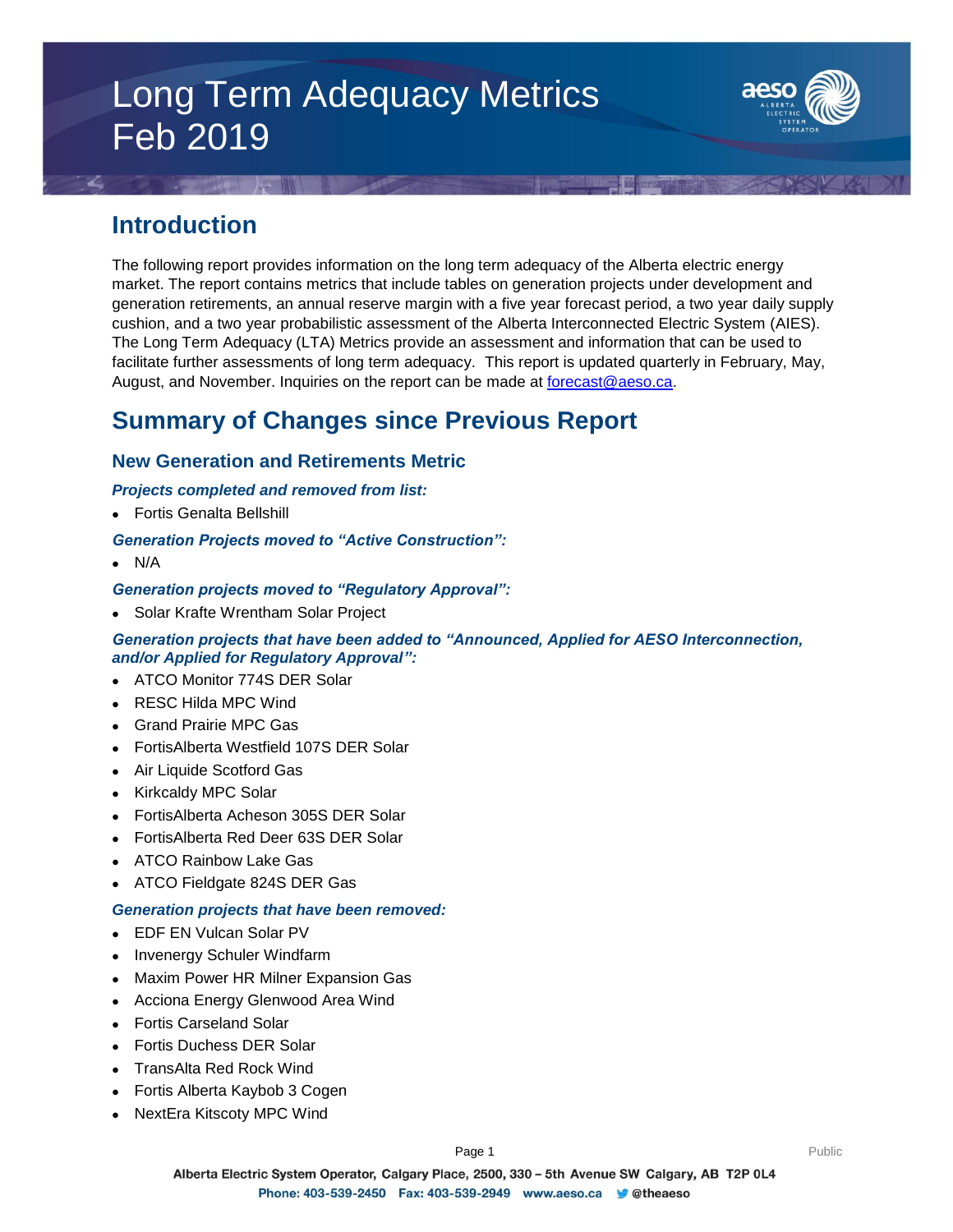

- NGCI Ermineskin Cree Nation MPC Solar
- NextEra Jensen MPC Wind
- ATCO Rainbow Lake Gas
- Altagas Kent Generation Phase 1
- Seven Generations Gold Creek Gas Plant
- ATCO Kneehill

#### *Other changes to generation projects***:**

| <b>Project</b>                              | <b>Change</b>                     |
|---------------------------------------------|-----------------------------------|
| Turning Point Gen - Canyon Creek PHES       | New ISD of Aug-2021 from Jan-2020 |
| FortisAlberta - Burdett 368S DG P/V         | New ISD of Oct-2019 from Jun-2019 |
| EDF EN - Red Rock WAGF                      | New ISD of Mar-2019 from May-2021 |
| TransCanada - Scoria 318S Cogen             | New ISD of Feb-2019 from Jan-2019 |
| Altagas - Glenridge Wind                    | New ISD of Oct-2020 from Sep-2019 |
| Fortis - Coaldale Cogen DER                 | New ISD of Apr-2019 from Nov-2019 |
| Keyera – West Pembina 359S Gas Turbine      | New ISD of Nov-2019 from May-2019 |
| Pengrowth - Cold Lake Area Energy Centre    | New ISD of Oct-2020 from Aug-2020 |
| Fortis Alberta - Bullshead 523S DER Solar 1 | New ISD of Sep-2019 from Jul-2019 |
| Fortis Alberta - Bullshead 523S DER Solar 2 | New ISD of Aug-2019 from Sep-2019 |
| Fortis Alberta - Brooks 121S DER Solar 1    | New ISD of Dec-2019 from Dec-2019 |
| GP JOULE - Kennedy Farm Solar               | New ISD of Jun-2020 from Feb-2022 |
| <b>ACCEL - Morse River Cogen</b>            | New ISD of Jun-2020 from Sep-2020 |
| Quill - Rocky Mountain Gas                  | New ISD of Sep-2020 from Oct-2020 |
| PBC - Paul Band Solar                       | New ISD of Mar-2021 from Dec-2020 |
| ATCO - Valleyview Gas                       | New ISD of Sep-2019 from Oct-2019 |
| ATCO - Hanna Solar                          | New ISD of Mar-2021 from Nov-2020 |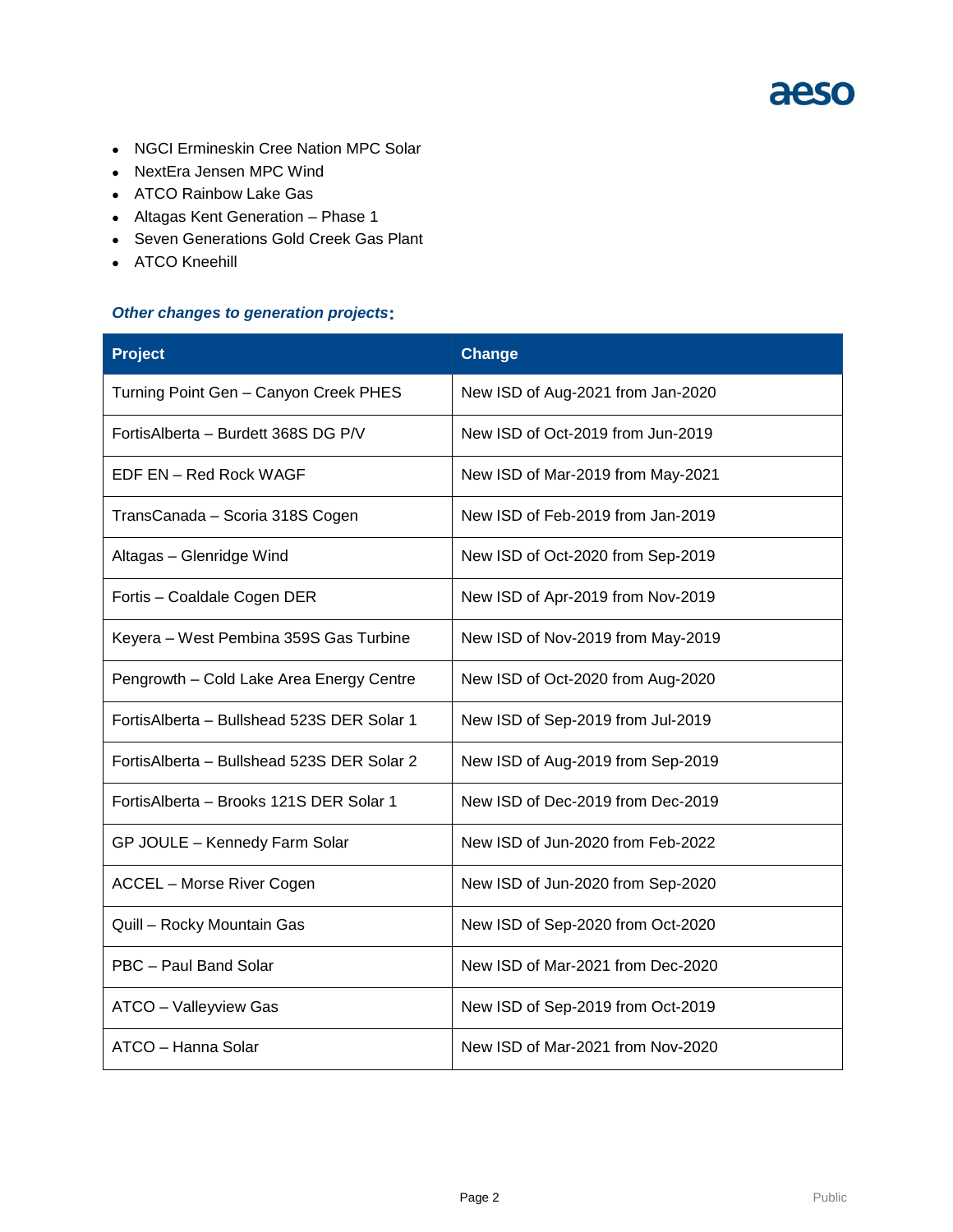

# **Reserve Margin Metric**

The reserve margin has been updated to reflect changes to the project list.

# **Supply Cushion Metric**

The forecast supply cushion has been updated to reflect the new time period.

### **Two Year Probability of Supply Adequacy Shortfall Metric**

New values for the metric have been calculated with Total Energy Not Served equaling 125 MWh. This value is below the 1,600 MWh threshold.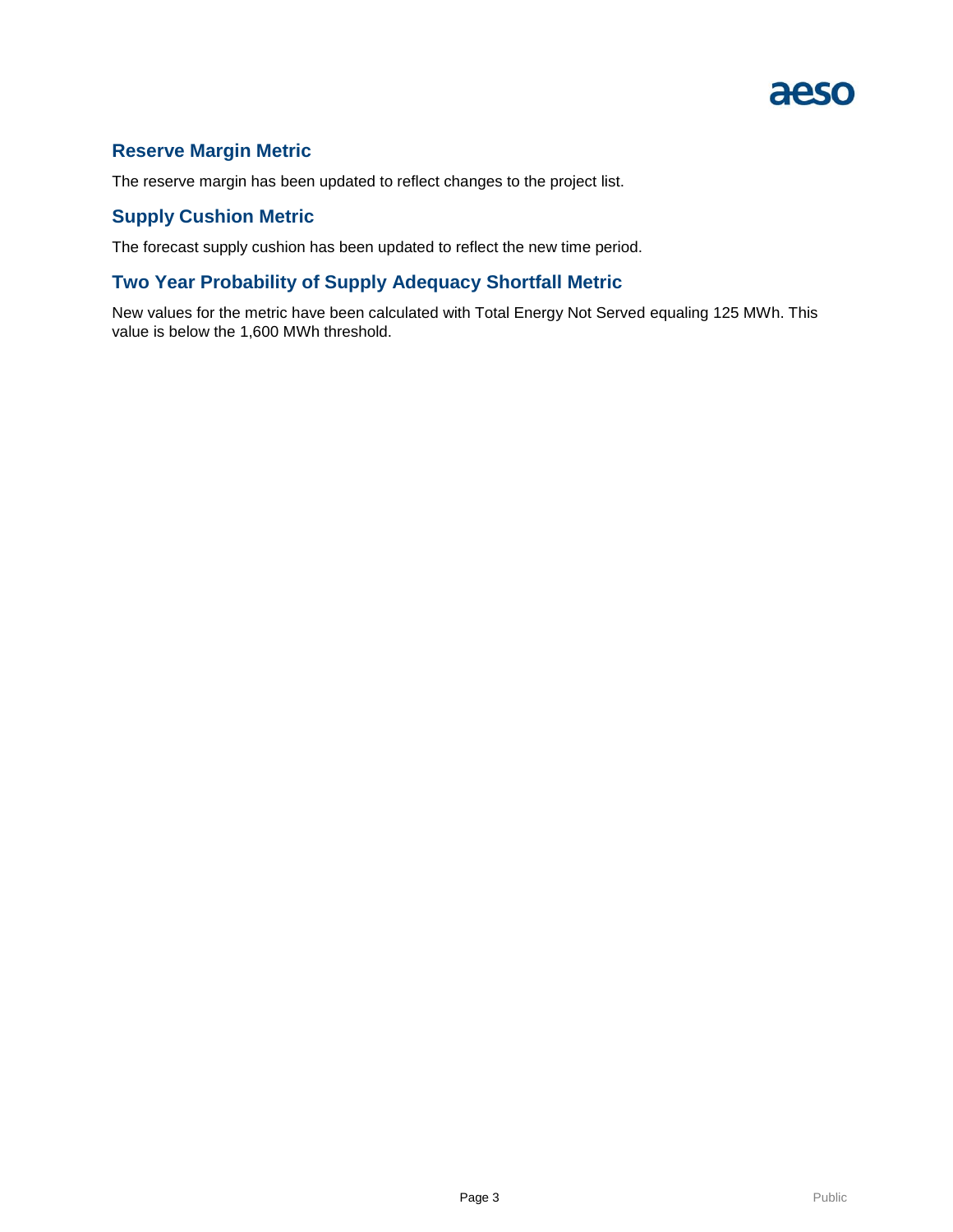

# **New Generation Projects and Retirements Metric**

The New Generation Projects and Retirements Metric is a summary of generation at various stages of development in Alberta and is shown in Tables 1 to 4 below. In Alberta's deregulated electricity market competitive forces determine the location, magnitude and timing of new generation additions. Information on prospective generation additions and retirements provides context for the future market in Alberta. The information is drawn from a variety of public sources and includes new generation, changes to existing generation and the retirement of generating units. Changes in project in-service dates (ISDs) and regulatory stages occur as projects move forward and/or market conditions change. Current information on connection project ISDs can be found in the [AESO Project List](https://www.aeso.ca/grid/connecting-to-the-grid/) and information on power plant applications can be found at the **Alberta Utilities Commission** website.

| Sponsor(s)           | <b>Project Name</b>           | <b>Fuel</b> | <b>Unit</b><br>Capacity* | ISD <sup>*</sup> |
|----------------------|-------------------------------|-------------|--------------------------|------------------|
| TransCanada          | Scoria 318S Cogen             | Gas         | 45                       | Feb-2019         |
| <b>Capital Power</b> | Whitla Wind Power - Phase 1** | Wind        | 202                      | Sep-2019         |
| Total (MW)           |                               |             | 247                      |                  |

#### **Table 1: Generation Projects under Construction**

*\*Unit Capacity – Expected MW capacity; ISD – Estimated in-service date*

\*\* - Denotes a project that was successful in the first Renewable Electricity Program competition. Companies successful in this round were awarded a Renewable Electricity Support Agreement and receive support through an Indexed Renewable Energy Credit *in exchange for the project's renewable attributes.* 

### **Table 2: Generation Projects with Regulatory Approval**

| Sponsor(s)                 | <b>Project Name</b>            | <b>Fuel</b> | <b>Unit</b><br><b>Capacity</b> | <b>ISD</b> |
|----------------------------|--------------------------------|-------------|--------------------------------|------------|
| FortisAlberta              | Buffalo Atlee Cluster 1 WAGF** | Wind        | 18                             | Mar-2019   |
| FortisAlberta              | Blackfalds 198S Gas 1          | Gas         | 6                              | Mar-2019   |
| FortisAlberta              | Buffalo Atlee Cluster 3 WAGF** | Wind        | 17                             | Mar-2019   |
| FortisAlberta              | Stirling 67S DG P/V            | Solar       | 17                             | Mar-2019   |
| Fortis                     | Coaldale Cogen DER             | Gas         | 6                              | Apr-2019   |
| FortisAlberta              | Spring Coulee 385S Solar DG    | Solar       | 29                             | Apr-2019   |
| FortisAlberta              | Warner 344S DER Solar          | Solar       | 10                             | May-2019   |
| <b>BluEarth Renewables</b> | <b>Burdett DG PV</b>           | Solar       | 20                             | May-2019   |
| FortisAlberta              | 498S Tilley DG PV              | Solar       | 22                             | Jun-2019   |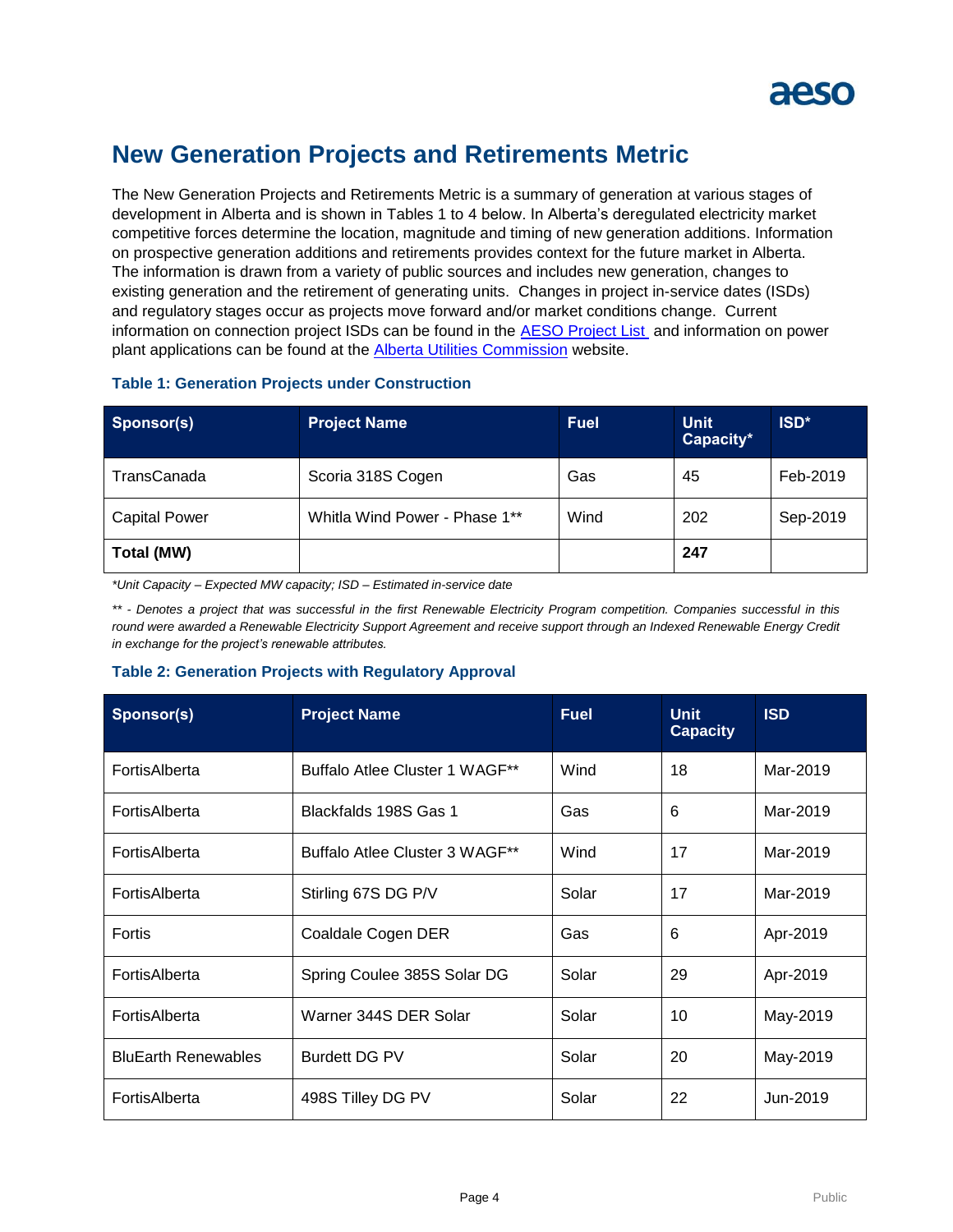

| FortisAlberta          | 895S Suffield DG PV              | Solar          | 22   | Jun-2019 |
|------------------------|----------------------------------|----------------|------|----------|
| FortisAlberta          | 275S Jenner Solar DER            | Solar          | 23   | Jun-2019 |
| FortisAlberta          | 158S Vauxhall DG PV              | Solar          | 16   | Jun-2019 |
| FortisAlberta          | 421S Hays DG PV                  | Solar          | 23   | Jun-2019 |
| <b>Joss Wind</b>       | Jenner Wind**                    | Wind           | 122  | Jun-2019 |
| Enel                   | Castle Rock Ridge - Phase 2**    | Wind           | 31   | Jun-2019 |
| FortisAlberta          | <b>Vauxhall Solar DER</b>        | Solar          | 22   | Jun-2019 |
| Naturener              | Wild Rose 2                      | Wind           | 192  | Jul-2019 |
| Naturener              | Wild Rose 1                      | Wind           | 218  | Jul-2019 |
| FortisAlberta          | Jenner 275S DER                  | Gas            | 23   | Jul-2019 |
| Enbridge               | <b>WhiteTail Peaking</b>         | Gas            | 200  | Jul-2019 |
| FortisAlberta          | Krafte 257S Hull DER Solar       | Solar          | 25   | Jul-2019 |
| FortisAlberta          | Enchant 447S DER Solar           | Solar          | 74   | Aug-2019 |
| Suncor                 | <b>Hand Hills</b>                | Wind           | 80   | Sep-2019 |
| <b>ATCO</b>            | Three Hills 770S DER Solar 1     | Solar          | 25   | Sep-2019 |
| <b>Mustus Energy</b>   | <b>Mustus Biomass</b>            | <b>Biomass</b> | 41   | Sep-2019 |
| <b>ATCO</b>            | <b>Heartland Power Station 1</b> | Gas            | 510  | Nov-2019 |
| <b>Imperial Oil</b>    | Edmonton 95S Cogen               | Gas            | 46.5 | Nov-2019 |
| Pteragen               | Peace Butte                      | Wind           | 120  | Dec-2019 |
| <b>Greengate Power</b> | Wheatland Wind                   | Wind           | 120  | Dec-2019 |
| Inter Pipeline         | Strathcona Cogeneration          | Gas            | 101  | Mar-2020 |
| <b>Three Creeks</b>    | Three Creeks Unit 1              | Gas            | 230  | Jun-2020 |
| <b>Three Creeks</b>    | Three Creeks Unit 2              | Gas            | 230  | Jun-2020 |
| <b>Three Creeks</b>    | Three Creeks Unit 3              | Gas            | 230  | Jun-2020 |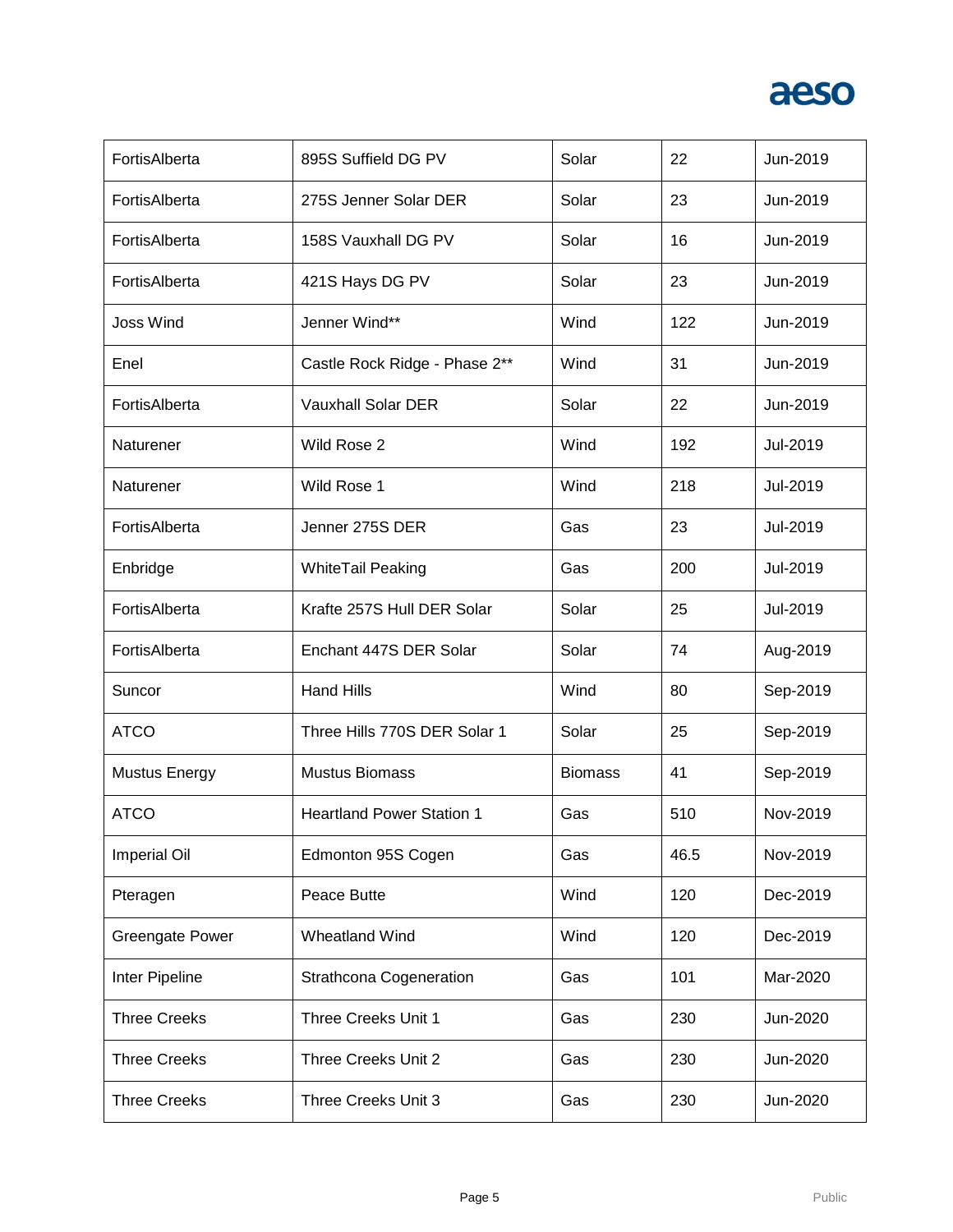

| <b>EDP Renewables</b>      | Sharp Hills Wind**                   | Wind  | 300  | Jun-2020   |
|----------------------------|--------------------------------------|-------|------|------------|
| <b>RESC</b>                | Forty Mile WAGF                      | Wind  | 400  | Jun-2020   |
| <b>ENMAX</b>               | Zephyr Wind Farm                     | Wind  | 200  | Aug-2020   |
| NextEra                    | Heritage Wind                        | Wind  | 291  | Sep-2020   |
| <b>BluEarth Renewables</b> | Hand Hills Wind Farm                 | Wind  | 80   | Sep-2020   |
| <b>Capital Power</b>       | Whitla Wind Power - Phase 2          | Wind  | 97.2 | Sep-2020   |
| Alberta Wind Energy        | <b>Windy Point</b>                   | Wind  | 50.4 | Oct-2020   |
| <b>BowArk Energy</b>       | Queenstown Power Plant               | Gas   | 80   | Oct-2020   |
| <b>Maxim Power</b>         | Deerland Peaking 1-Phase 1           | Gas   | 186  | Dec-2020   |
| <b>Capital Power</b>       | Halkirk 2                            | Wind  | 150  | Dec-2020   |
| E.ON                       | <b>Grizzly Bear</b>                  | Wind  | 120  | Dec-2020   |
| Eolectric                  | Welsch Wind                          | Wind  | 69   | Dec-2020   |
| <b>RESC</b>                | McLaughlin WAGF                      | Wind  | 47   | Dec-2020   |
| <b>Turning Point Gen</b>   | Canyon Creek PHES                    | Other | 75   | Aug-2021   |
| Kineticor                  | Peace River Power Generator          | Gas   | 98   | Sep-2021   |
| Enmax                      | <b>Calgary Energy Centre Peaking</b> | Gas   | 150  | Dec-2021   |
| <b>Capital Power</b>       | Genesee 4                            | Gas   | 525  | Mar-2022   |
| <b>Capital Power</b>       | Genesee 5                            | Gas   | 525  | Mar-2023   |
| C&B Alberta Solar          | Newell Solar Project                 | Solar | 13   | <b>TBD</b> |
| Enmax                      | Bonnybrook                           | Gas   | 168  | <b>TBD</b> |
| TransCanada                | Saddlebrook                          | Gas   | 350  | <b>TBD</b> |
| TransAlta                  | Sundance 7                           | Gas   | 850  | <b>TBD</b> |
| PetroChina                 | MacKay-Phase 1                       | Gas   | 85   | <b>TBD</b> |
| <b>Maxim Power</b>         | Milner 2 Phase 1                     | Gas   | 260  | <b>TBD</b> |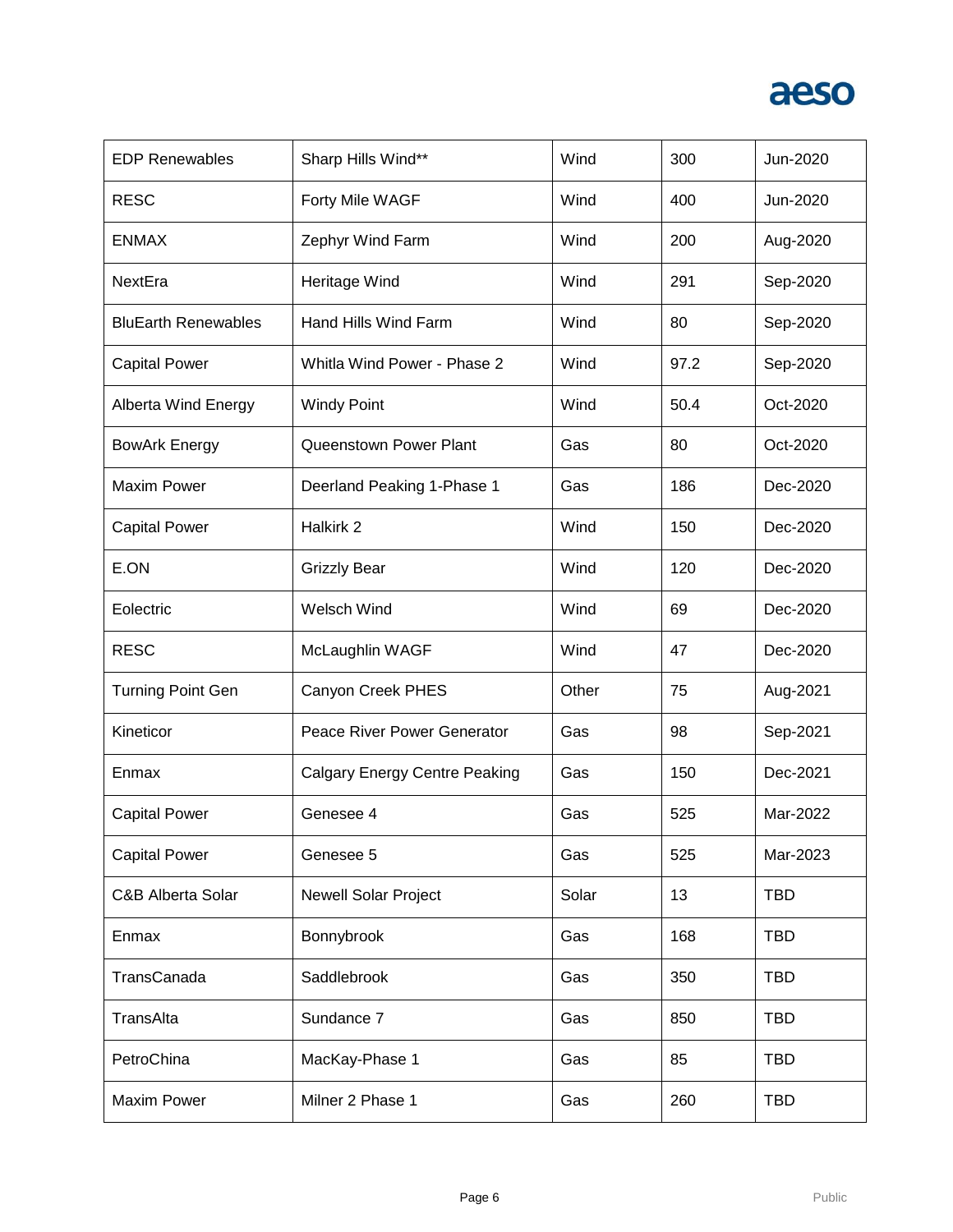

| <b>Maxim Power</b>         | Milner 2 Phase 2                  | Gas   | 260   | <b>TBD</b> |
|----------------------------|-----------------------------------|-------|-------|------------|
| Nexen                      | Long Lake South                   | Gas   | 85    | <b>TBD</b> |
| <b>Imperial Oil</b>        | Kearl - Phase 2                   | Gas   | 100   | <b>TBD</b> |
| <b>Imperial Oil</b>        | Kearl - Phase 3                   | Gas   | 35    | TBD        |
| Kronos Solar               | Oyen Solar Park                   | Solar | 10    | <b>TBD</b> |
| City of Calgary            | Bonnybrook Cogen Expansion        | Gas   | 10    | <b>TBD</b> |
| Solar Krafte               | Wrentham Solar Project            | Solar | 42    | <b>TBD</b> |
| Syncrude                   | Mildred Lake (Base Plant)-Phase 1 | Gas   | 85    | <b>TBD</b> |
| NAT <sub>3</sub>           | Jenner DG                         | Gas   | 20    | <b>TBD</b> |
| <b>BluEarth Renewables</b> | Yellow Lake Solar Project         | Solar | 19    | <b>TBD</b> |
| <b>Total (MW)</b>          |                                   |       | 8,705 |            |

## **Table 3: Generation Projects that have been Announced, Applied for AESO Connection, and/or Applied for Regulatory Approval**

| Sponsor(s)    | <b>Project Name</b>            | <b>Fuel</b> | <b>Unit</b><br><b>Capacity</b> | <b>ISD</b>   |
|---------------|--------------------------------|-------------|--------------------------------|--------------|
| FortisAlberta | Willesdengreen DER Gas Turbine | Gas         | 10                             | Feb-2018 (A) |
| Chiniki       | Solar                          | Solar       | 40                             | Feb-2018 (A) |
| FortisAlberta | Bassano DER Solar              | Solar       | 10                             | Feb-2018 (A) |
| FortisAlberta | <b>Wainwright DER Solar</b>    | Solar       | 13                             | Feb-2018 (A) |
| FortisAlberta | Provost DER Solar              | Solar       | 16                             | Feb-2018 (A) |
| FortisAlberta | Killarney Lake DER Solar       | Solar       | 16                             | Feb-2018 (A) |
| FortisAlberta | Hays 421S DER Solar            | Solar       | 10                             | Feb-2018 (A) |
| EDF EN        | <b>Red Rock WAGF</b>           | Wind        | 250                            | Mar-2019 (A) |
| <b>ATCO</b>   | Coronation 802S Solar DG       | Solar       | 10                             | Mar-2019 (A) |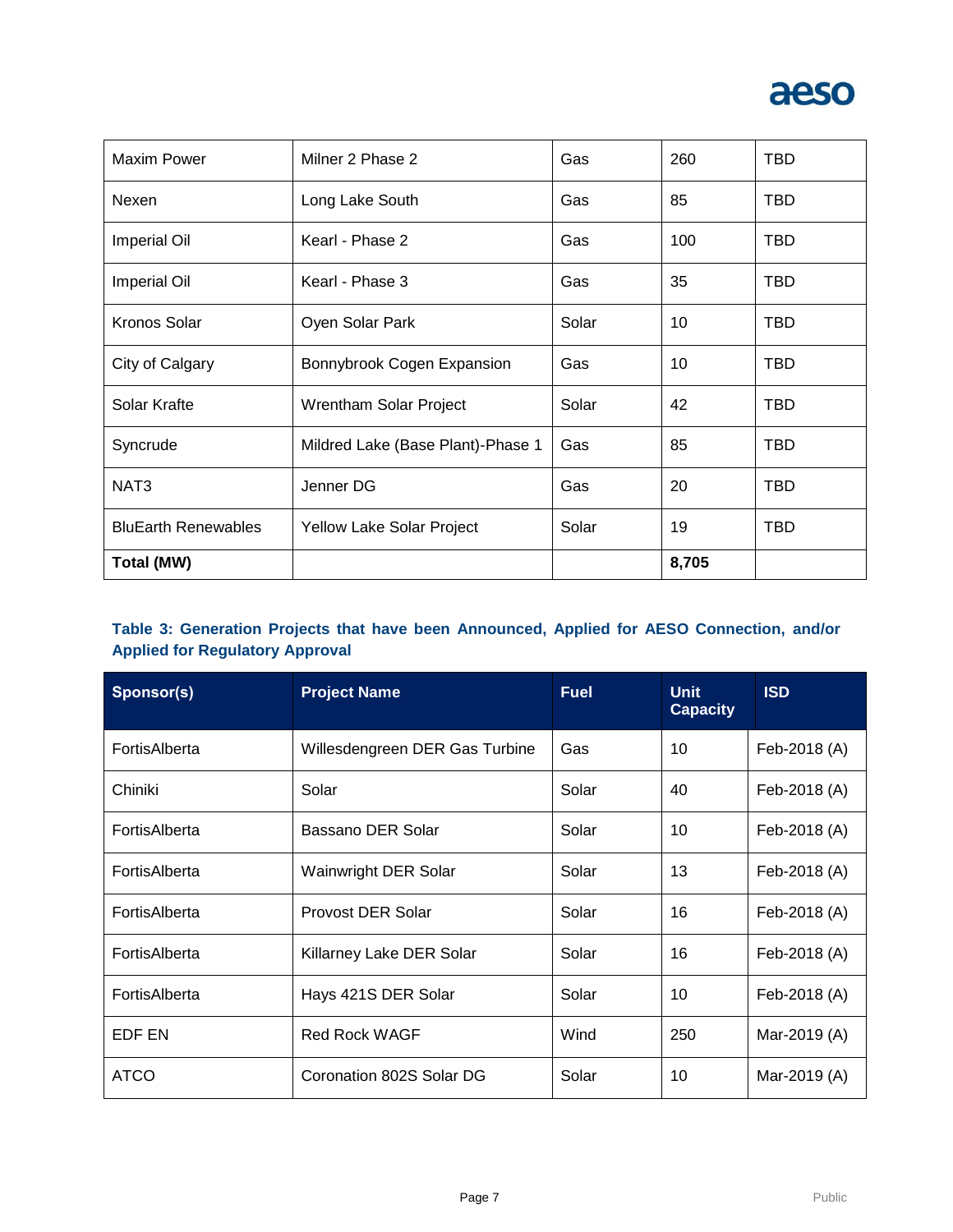

| <b>ATCO</b>      | Vilna 777S DER Solar             | Solar | 22.7 | Mar-2019 (A) |
|------------------|----------------------------------|-------|------|--------------|
| FortisAlberta    | Coaldale 254S DG P/V             | Solar | 20   | Mar-2019 (A) |
| FortisAlberta    | Coaldale 254S DER Solar 2        | Solar | 20   | Mar-2019 (A) |
| TransAlta        | Cowley Ridge 1 Wind              | Wind  | 21   | Apr-2019 (A) |
| <b>Joss Wind</b> | Jenner Phase 2**                 | Wind  | 180  | May-2019 (A) |
| FortisAlberta    | <b>Empress DER Solar</b>         | Solar | 23   | May-2019 (A) |
| FortisAlberta    | <b>Provost DER Solar</b>         | Solar | 23   | May-2019 (A) |
| FortisAlberta    | <b>Metiskow DER Solar</b>        | Solar | 23   | May-2019 (A) |
| FortisAlberta    | <b>Burdett DER Solar 1</b>       | Solar | 8    | May-2019 (A) |
| FortisAlberta    | <b>Burdett DER Solar 2</b>       | Solar | 16   | May-2019 (A) |
| FortisAlberta    | Taber DER Solar 1                | Solar | 12   | May-2019 (A) |
| FortisAlberta    | <b>Taber DER Solar 2</b>         | Solar | 22   | May-2019 (A) |
| FortisAlberta    | Fincastle DER Solar              | Solar | 20   | May-2019 (A) |
| FortisAlberta    | Killarney DER Solar              | Solar | 22   | May-2019 (A) |
| <b>ATCO</b>      | Michichi DER Solar               | Solar | 75   | May-2019 (A) |
| <b>ATCO</b>      | <b>Monitor DER Solar</b>         | Solar | 10   | May-2019 (A) |
| FortisAlberta    | Taber 83S DER Solar              | Solar | 16   | May-2019 (A) |
| FortisAlberta    | Empress 394S DER Solar           | Solar | 15.6 | May-2019 (A) |
| FortisAlberta    | Taber 83S DER Solar              | Solar | 19   | May-2019 (A) |
| <b>ATCO</b>      | Poplar Hill 790S Contract Change | Gas   | 32   | Jun-2019 (A) |
| FortisAlberta    | Namaka DER Solar                 | Solar | 20   | Jun-2019 (A) |
| FortisAlberta    | Gleichen DG Solar                | Solar | 17   | Jun-2019 (A) |
| Enel             | <b>Riverview Wind Farm**</b>     | Wind  | 115  | Jun-2019 (A) |
| Irma             | Wainwright Wind Project          | Wind  | 90   | Jul-2019 (A) |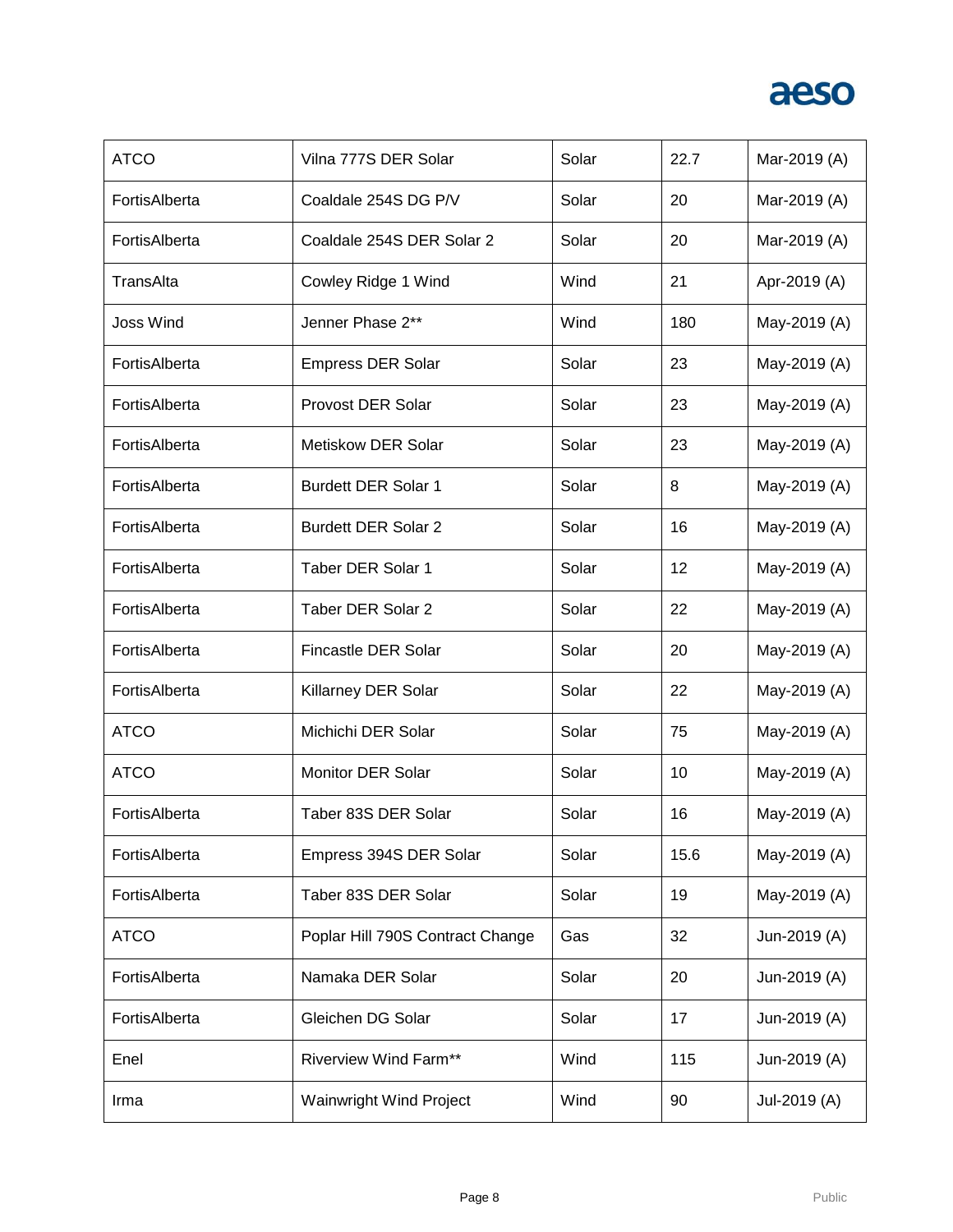

| <b>Greengate Power</b> | Paintearth Wind Farm          | Wind  | 150 | Jul-2019 (A) |
|------------------------|-------------------------------|-------|-----|--------------|
| <b>Imperial Oil</b>    | Aspen SAGD Project            | Cogen | 30  | Jul-2019 (A) |
| FortisAlberta          | Blackfalds 198S Gas 2         | Cogen | 4   | Jul-2019 (A) |
| FortisAlberta          | <b>Conrad DER Solar</b>       | Solar | 23  | Jul-2019 (A) |
| <b>ATCO</b>            | Fieldgate 824S DER Gas        | Gas   | 15  | Jul-2019 (A) |
| Renewable Energy       | <b>Rattlesnake Wind</b>       | Wind  | 100 | Jul-2019 (A) |
| FortisAlberta          | <b>Brooks DER Solar</b>       | Solar | 22  | Aug-2019 (A) |
| FortisAlberta          | Bullshead 523S DER Solar 2    | Solar | 20  | Aug-2019 (A) |
| <b>ATCO</b>            | Three Hills 770S DER Solar 2  | Solar | 25  | Sep-2019 (A) |
| <b>ATCO</b>            | Michichi Creek 802S DER Solar | Solar | 25  | Sep-2019 (A) |
| FortisAlberta          | Innisfail 214S DER Solar      | Solar | 24  | Sep-2019 (A) |
| <b>ATCO</b>            | <b>Valleyview Gas</b>         | Gas   | 32  | Sep-2019 (A) |
| FortisAlberta          | Bullshead 523S DER Solar 1    | Solar | 20  | Sep-2019 (A) |
| NaturEner              | <b>Buffalo Trail WAGF</b>     | Wind  | 100 | Sep-2019 (A) |
| NaturEner              | <b>Ross Creek WAGF</b>        | Wind  | 100 | Sep-2019 (A) |
| <b>RESC</b>            | McLaughlin Phase 2            | Solar | 40  | Sep-2019 (A) |
| Enterprise             | Prosperity WAGF               | Wind  | 175 | Sep-2019 (A) |
| FortisAlberta          | Namaka 428S DER Solar         | Solar | 25  | Sep-2019 (A) |
| EDF EN                 | <b>Hand Hills WAGF</b>        | Wind  | 200 | Oct-2019 (A) |
| <b>BowArk Energy</b>   | Drywood Gas Generator         | Gas   | 38  | Oct-2019 (A) |
| <b>Maxim Power</b>     | Milner Change                 | Gas   | 196 | Oct-2019 (A) |
| FortisAlberta          | West Brooks DER Solar         | Solar | 23  | Oct-2019 (A) |
| RealPart               | Calgary Area Solar            | Solar | 150 | Oct-2019 (A) |
| FortisAlberta          | Burdett 368S DG P/V           | Solar | 10  | Oct-2019 (A) |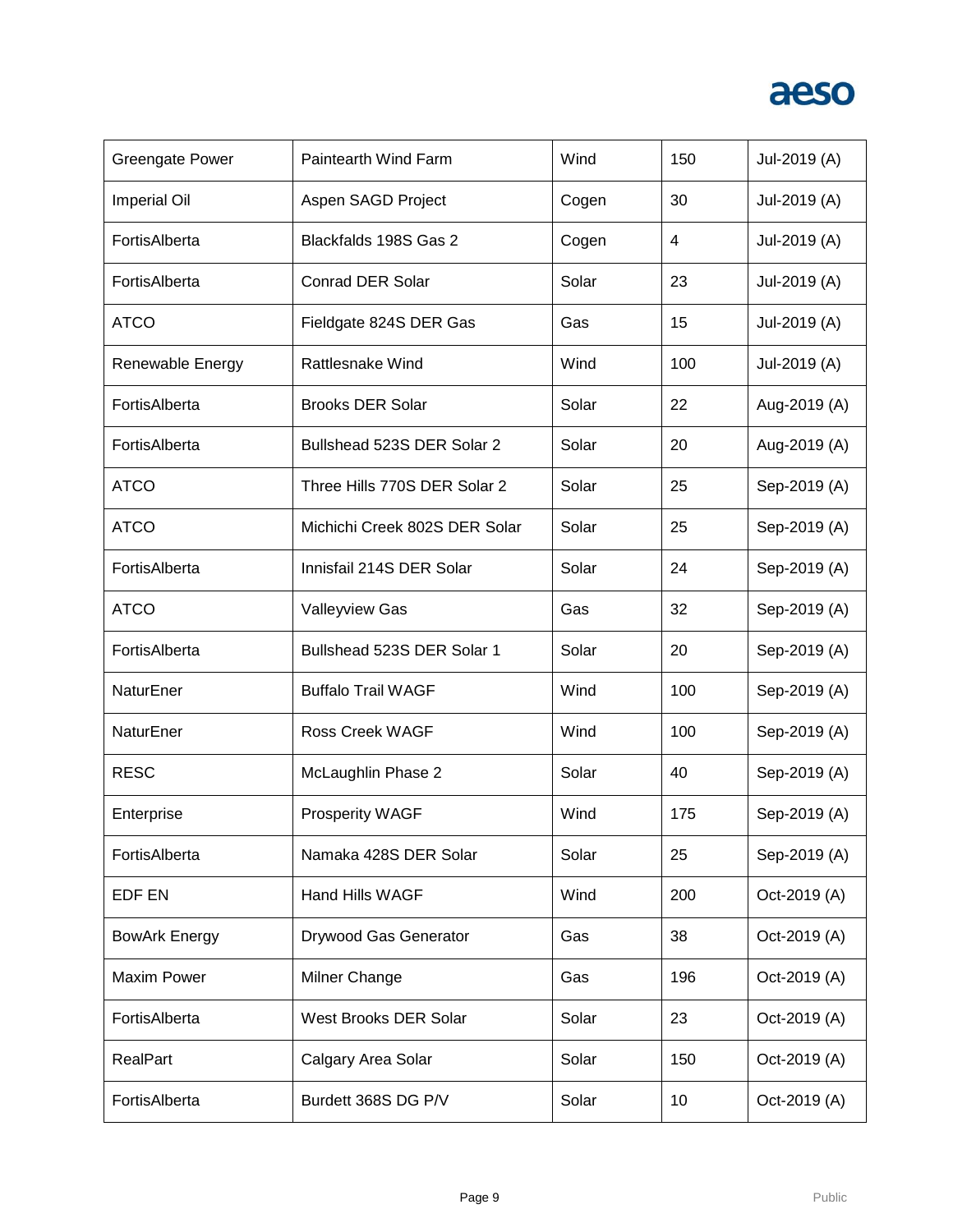

| Alberta Wind Energy    | Old Elm & Pothole Creek       | Wind  | 60   | Oct-2019 (A) |
|------------------------|-------------------------------|-------|------|--------------|
| Suncor                 | <b>Schuler Wind</b>           | Wind  | 80   | Oct-2019 (A) |
| Suncor                 | Hand Hills Phase 2            | Wind  | 80   | Oct-2019 (A) |
| Suncor                 | <b>Hand Hills Solar</b>       | Solar | 80   | Oct-2019 (A) |
| Suncor                 | <b>Schuler Solar</b>          | Solar | 80   | Oct-2019 (A) |
| Suncor                 | <b>Braconnier Wind</b>        | Wind  | 80   | Oct-2019 (A) |
| Suncor                 | <b>Huxley Wind</b>            | Wind  | 50   | Oct-2019 (A) |
| FortisAlberta          | GP Joule Canada Cluny DG      | Solar | 5    | Oct-2019 (A) |
| Keyera                 | West Pembina 359S Gas Turbine | Gas   | 12   | Nov-2019 (A) |
| FortisAlberta          | Tilley 498S DG Gas            | Gas   | 22   | Nov-2019 (A) |
| FortisAlberta          | Strathmore 151S DER Solar 1   | Solar | 18   | Nov-2019 (A) |
| FortisAlberta          | Strathmore 151S DER Solar 2   | Solar | 22.5 | Nov-2019 (A) |
| FortisAlberta          | Conrad DER Solar 2            | Solar | 22   | Nov-2019 (A) |
| <b>EPCOR</b>           | WSI DG Solar                  | Solar | 12   | Nov-2019 (A) |
| <b>Spirit Pine</b>     | Lone Pine WAGF                | Wind  | 173  | Dec-2019 (A) |
| FortisAlberta          | Brooks 121S DER Solar 1       | Solar | 15   | Dec-2019 (A) |
| NextEra                | <b>Buffalo Trail Solar</b>    | Solar | 70   | Dec-2019 (A) |
| <b>Greengate Power</b> | <b>Stirling Wind</b>          | Wind  | 115  | Dec-2019 (A) |
| Sequoia Energy         | Schuler WAGF                  | Wind  | 100  | Dec-2019 (A) |
| Northland              | <b>Buffalo Trail</b>          | Wind  | 100  | Dec-2019 (A) |
| FortisAlberta          | Brooks 121S DER Solar 2       | Solar | 15   | Dec-2019 (A) |
| Air Liquide            | <b>Scotford Gas</b>           | Other | 10   | Jan-2020 (A) |
| Soventix               | Forestberg Area Solar         | Solar | 40   | Jan-2020 (A) |
| TransAlta              | Garden Plain Wind             | Wind  | 130  | Feb-2020 (A) |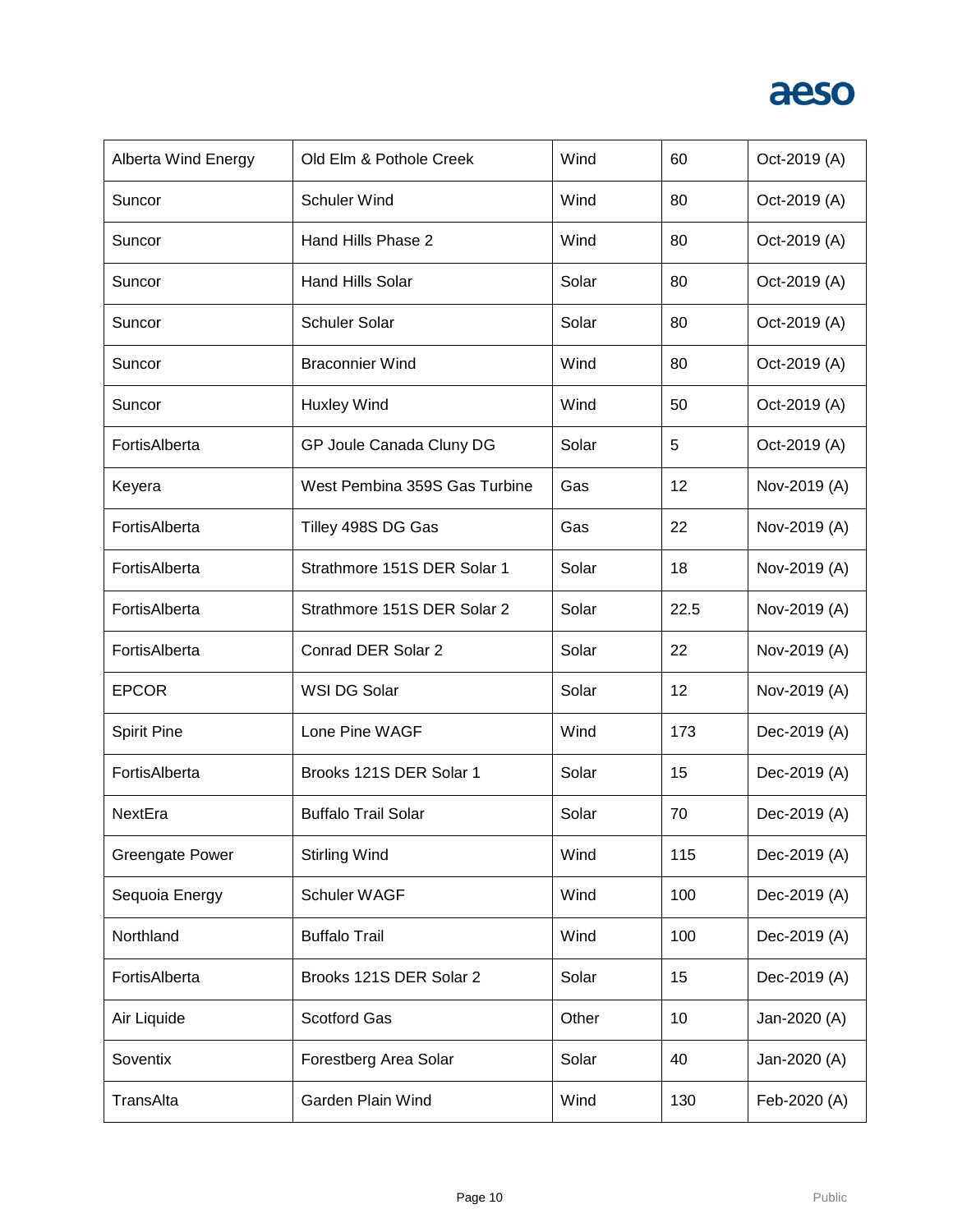

| <b>HEP Capital</b>   | <b>Alderson Solar</b>           | Solar | 100   | Apr-2020 (A) |
|----------------------|---------------------------------|-------|-------|--------------|
| Solar Krafte         | Vauxhall                        | Solar | 150   | Apr-2020 (A) |
| Solar Krafte         | <b>Brooks</b>                   | Solar | 400   | Apr-2020 (A) |
| <b>ATCO</b>          | <b>Rainbow Lake Gas</b>         | Gas   | 55    | Apr-2020 (A) |
| <b>BowArk Energy</b> | Lanfine WAGF                    | Wind  | 145   | May-2020 (A) |
| <b>ATCO</b>          | Monitor 774S DER Solar          | Solar | 30    | May-2020 (A) |
| Suncor               | Forty Mile Granlea WAGF         | Wind  | 200   | Jun-2020 (A) |
| TransCanada          | Saddlebrook Solar               | Solar | 100   | Jun-2020 (A) |
| <b>GP JOULE</b>      | Kennedy Farm Solar              | Solar | 100   | Jun-2020 (A) |
| FortisAlberta        | Westfield 107S DER Solar        | Solar | 19    | Jun-2020 (A) |
| FortisAlberta        | Acheson 305S DER Solar          | Solar | 10    | Jun-2020 (A) |
| <b>ACCEL</b>         | Morse River Cogen               | Cogen | 107   | Jun-2020 (A) |
| Perimeter            | <b>Sunset Solar</b>             | Solar | 60    | Jun-2020 (A) |
| Perimeter            | Claresholm Solar                | Solar | 150   | Jun-2020 (A) |
| <b>ENGIE</b>         | <b>Duchess Solar</b>            | Solar | 90    | Jun-2020 (A) |
| Archer               | Piikani Solar                   | Solar | 40    | Jun-2020 (A) |
| <b>EDF EN</b>        | Fort Saskatchewan WAGF          | Wind  | 300   | Aug-2020 (A) |
| FortisAlberta        | 255S Vulcan Faribault Farms P/V | Solar | 13    | Aug-2020 (A) |
| FortisAlberta        | Coaldale 254S DER Solar 3       | Solar | 22    | Aug-2020 (A) |
| FortisAlberta        | Monarch 492S DER Solar          | Solar | 22    | Aug-2020 (A) |
| FortisAlberta        | Stavely 349S DER Solar          | Solar | 19    | Aug-2020 (A) |
| Suncor               | Forty Mile WAGF                 | Wind  | 200   | Sep-2020 (A) |
| Pattern Development  | Lanfine South Wind              | Wind  | 140   | Sep-2020 (A) |
| <b>BluEarth</b>      | Hand Hills Wind Phase 2         | Wind  | 121.8 | Sep-2020 (A) |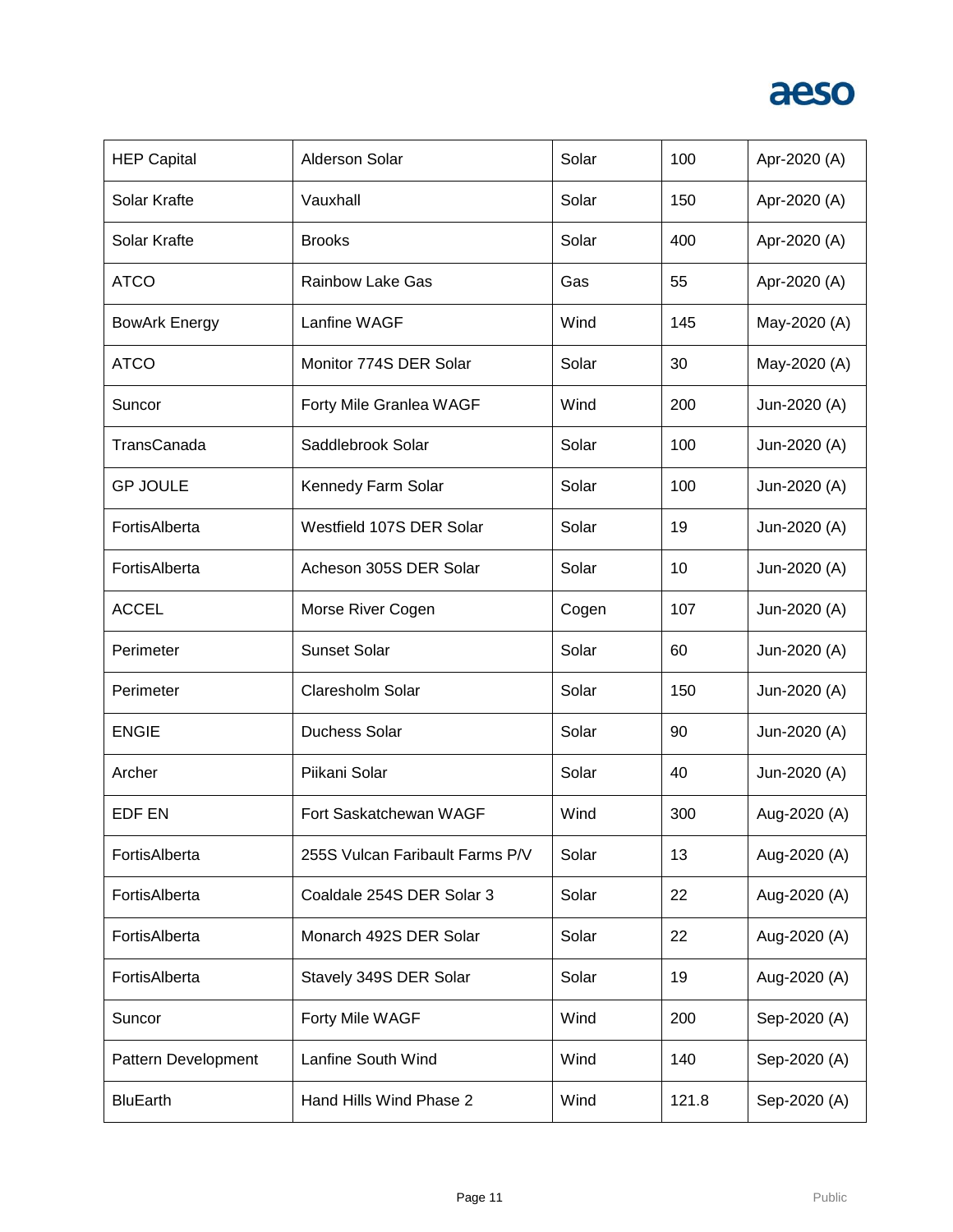

| Quill                 | Rocky Mountain Gas                  | Gas   | 295 | Sep-2020 (A) |
|-----------------------|-------------------------------------|-------|-----|--------------|
| Altagas               | Glenridge Wind                      | Wind  | 150 | Oct-2020 (A) |
| Pengrowth             | Cold Lake Area Energy Centre        | Cogen | 100 | Oct-2020 (A) |
| Algonquin             | Willow Ridge Wind                   | Wind  | 180 | Oct-2020 (A) |
| <b>EDP Renewables</b> | <b>Blue Bridge Solar</b>            | Solar | 150 | Oct-2020 (A) |
| <b>Joss Wind</b>      | Northern Lights                     | Wind  | 400 | Nov-2020 (A) |
| Northland             | Bow City MPC Solar                  | Solar | 400 | Nov-2020 (A) |
| TransAlta             | Windrise MPC Wind**                 | Wind  | 220 | Nov-2020 (A) |
| TransAlta             | Ardenville Expansion Wind           | Wind  | 40  | Nov-2020 (A) |
| Solar Krafte          | Rainier                             | Solar | 450 | Nov-2020 (A) |
| NextEra               | Red Deer Battery Energy Storage     | Other | 40  | Dec-2020 (A) |
| NextEra               | <b>Ghost Pine Battery ES System</b> | Other | 30  | Dec-2020 (A) |
| NextEra               | <b>Red Deer River Solar</b>         | Solar | 150 | Dec-2020 (A) |
| <b>ENMAX</b>          | <b>Taber Wind Farm</b>              | Wind  | 21  | Dec-2020 (A) |
| Greengate             | Lathom Solar                        | Solar | 120 | Dec-2020 (A) |
| Greengate             | <b>Travers Solar</b>                | Solar | 400 | Dec-2020 (A) |
| Enterprise            | <b>Bighorn MPC Wind</b>             | Wind  | 325 | Dec-2020 (A) |
| TransAlta             | <b>Tempest MPC Wind</b>             | Wind  | 115 | Dec-2020 (A) |
| FortisAlberta         | Red Deer 63S DER Solar              | Solar | 20  | Dec-2020 (A) |
| Cascade               | Combined Cycle Phase 1              | Gas   | 500 | Jan-2021 (A) |
| <b>PBC</b>            | Paul Band Solar                     | Solar | 45  | Mar-2021 (A) |
| <b>ATCO</b>           | Hanna Solar                         | Solar | 120 | Mar-2021 (A) |
| Kirkcaldy             | <b>MPC Solar</b>                    | Solar | 65  | Mar-2021 (A) |
| E.ON                  | <b>Grizzly Bear Wind Phase 2</b>    | Wind  | 30  | Mar-2021 (A) |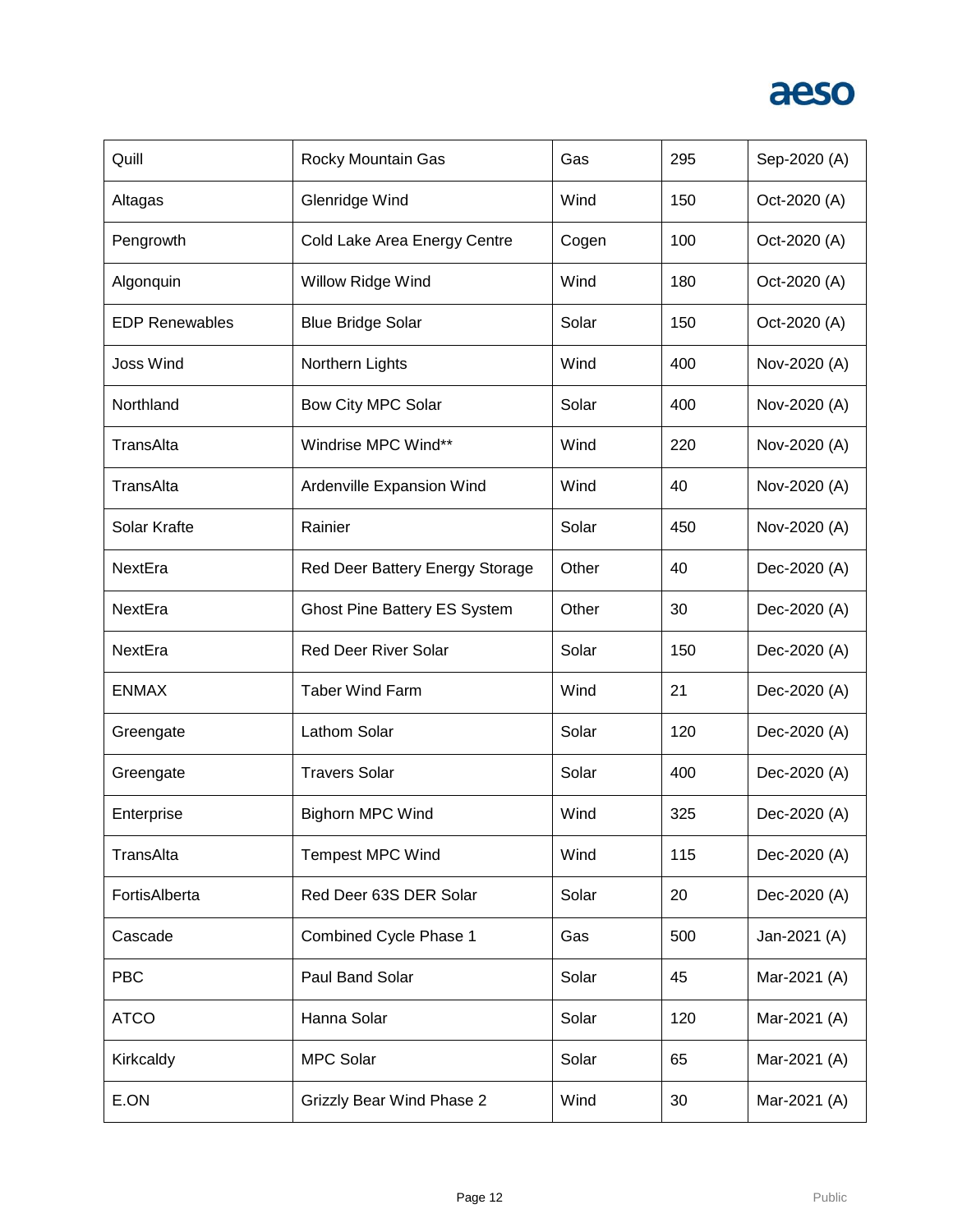

| <b>Four Rivers</b>      | <b>Four Rivers Wind</b>       | Wind  | 450    | Mar-2021 (A) |
|-------------------------|-------------------------------|-------|--------|--------------|
| <b>EDF</b>              | Cypress Wind**                | Wind  | 450    | Jun-2021 (A) |
| <b>EDF</b>              | <b>Bull Trail MPC Wind</b>    | Wind  | 300    | Jun-2021 (A) |
| Indigena Blood          | Pe-na-koam Wind               | Wind  | 200    | Jun-2021 (A) |
| <b>RESC</b>             | Oyen Wind Power Project       | Wind  | 350    | Jun-2021 (A) |
| <b>RESC</b>             | <b>Hilda MPC Wind</b>         | Wind  | 240    | Jun-2021 (A) |
| Suncor                  | Base Plant Cogen              | Cogen | 815    | Jul-2021 (A) |
| Kineticor               | Peace River Power Upgrade     | Gas   | 125    | Sep-2021 (A) |
| <b>Grand Prairie</b>    | <b>MPC Gas</b>                | Gas   | 300    | Oct-2021 (A) |
| Enerfin                 | <b>Winnifred MPC Wind</b>     | Wind  | 90     | Dec-2021 (A) |
| Sequoia Energy          | Oyen WAGF                     | Wind  | 100    | Dec-2021 (A) |
| <b>Elemental Energy</b> | WD MPC Wind                   | Wind  | 150    | Dec-2021 (A) |
| <b>Chephren Power</b>   | Gas                           | Gas   | 600    | Dec-2021 (A) |
| Cascade                 | <b>Combined Cycle Phase 2</b> | Gas   | 400    | Jan-2022 (A) |
| <b>AHP Development</b>  | Amisk Hydroelectric Project   | Hydro | 330    | Dec-2023 (P) |
| Total (MW)              |                               |       | 16,016 |              |

*\* - (P):Power Plant application filed with AUC, (A): AESO application in process, (C): Corporate announcement*

# **Table 4: Generation Projects that have Announced to be Retired**

| Sponsor(s) | <b>Project Name</b> | <b>Fuel</b> | <b>Unit Capacity</b> | <b>Retire Date</b> | <b>Status</b> |
|------------|---------------------|-------------|----------------------|--------------------|---------------|
| N/A        | N/A                 | N/A         | N/A                  | N/A                | N/A           |
| Total (MW) |                     |             |                      |                    |               |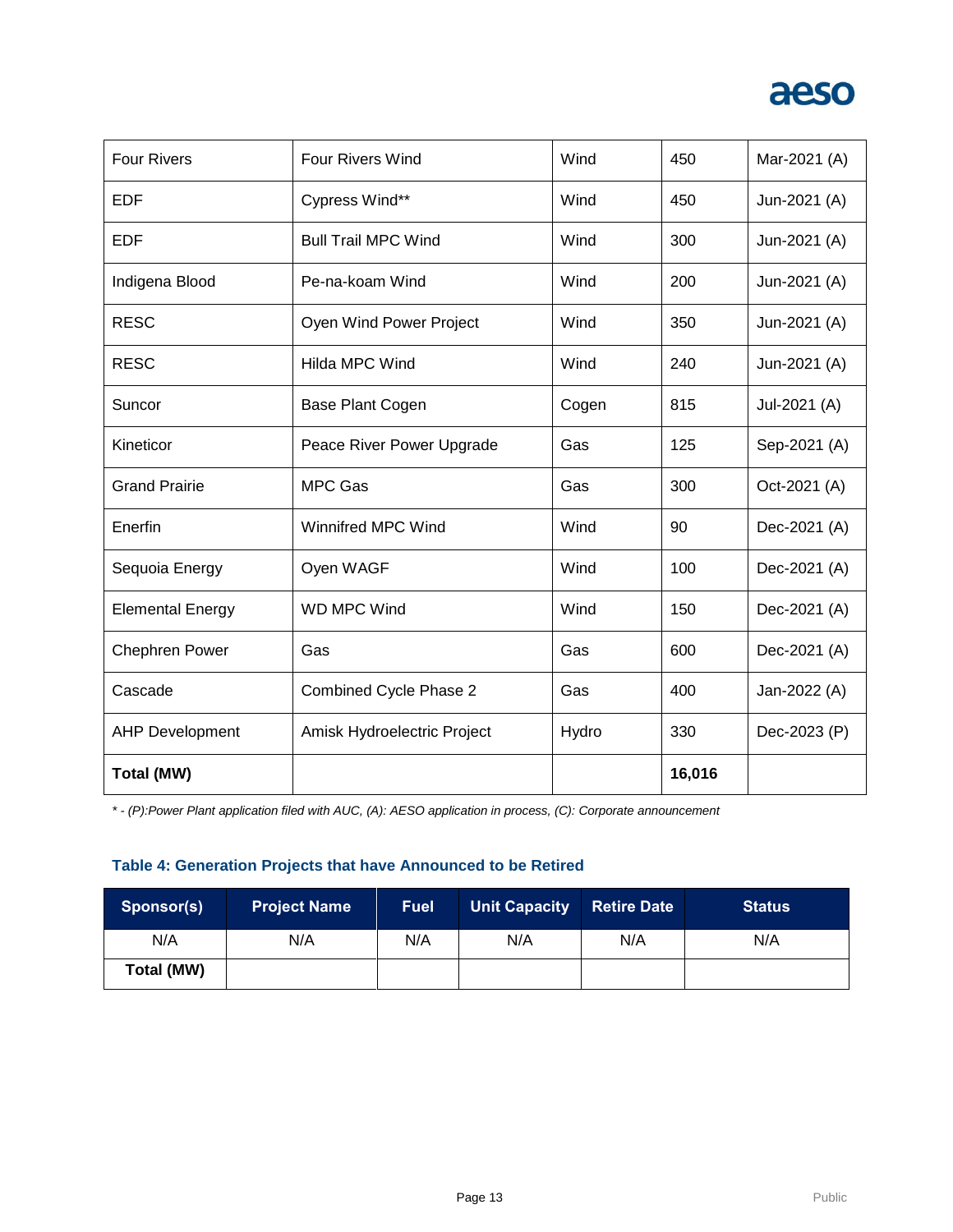

# **Federal Coal Compliance Schedule**

In 2012, the federal government approved the *Reduction of Carbon Dioxide Emissions from Coal-fired Generation of Electricity Regulations*. The regulation requires that coal-fired generation units meet a GHG emissions intensity target once it reaches end of life. The AESO has adopted the federal compliance dates as retirement dates to evaluate metrics included in this report. The decision to retire a coal unit could also be impacted by several potential drivers, including the economics of plant operations, contractual agreements, and provincial and federal legislation.

The recent Climate Leadership Plan announced by the Alberta provincial government has not impacted assumptions on retirements in this report. Announcements from the government will continue to be assessed as they are released.

# **Sponsor(s) Project Name Fuel Unit Capacity In Service Date Federal Compliance Date<sup>1</sup>** ATCO | Battle River 3 | Coal | 149 | 1969 | Dec-2019 Maxim HR Milner Coal 144 1972 Dec-2019

#### **Table 5: Federal Coal Compliance Schedule**

l

**Total (MW) 293**

<sup>&</sup>lt;sup>1</sup> Federal Compliance Dates are based upon the applicable provisions of the Reduction of Carbon Dioxide Emissions from Coal-fired Generation of Electricity Regulations, as set forth in the Canada Gazette Vol. 146, No.19.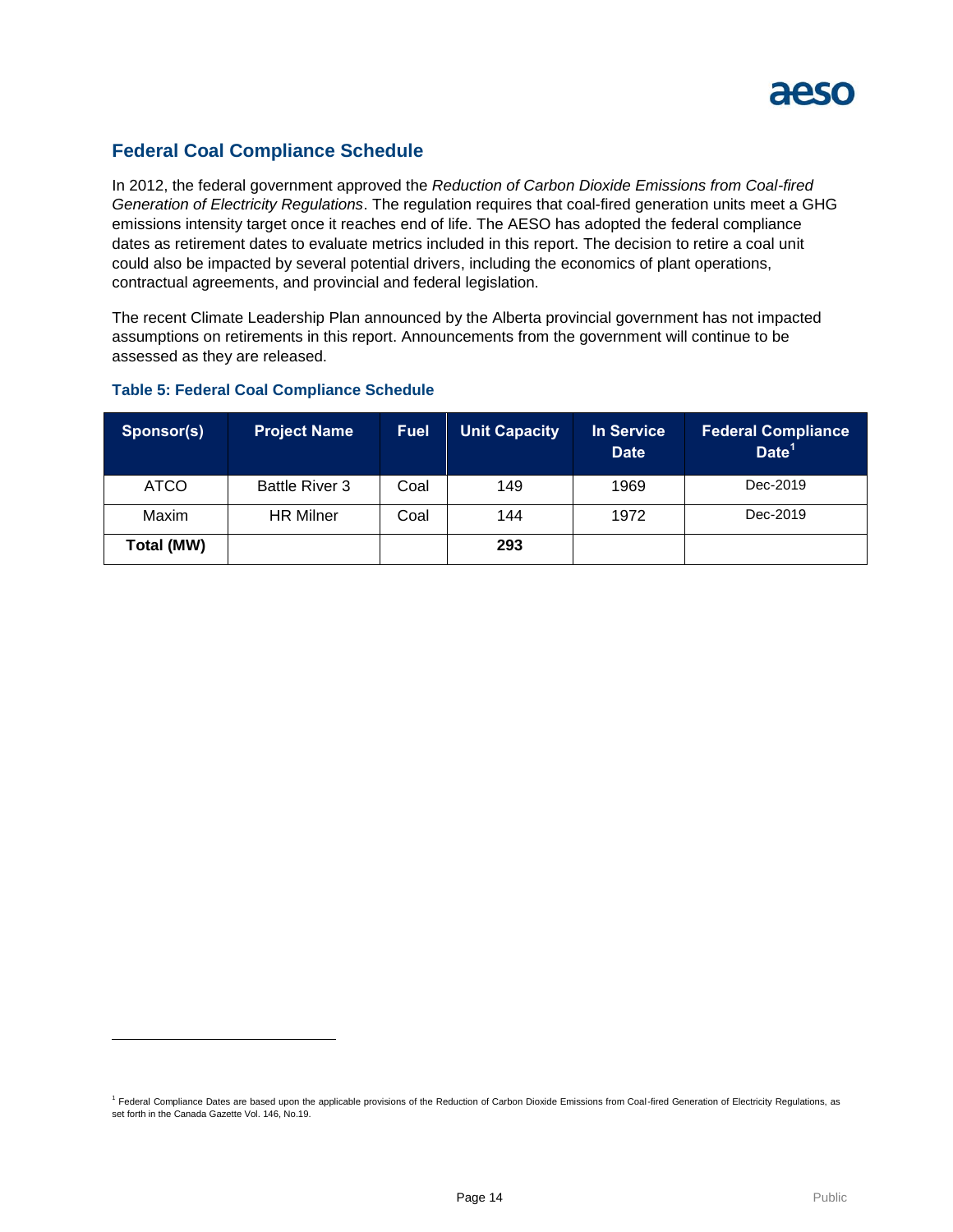

# **Reserve Margin Metric**

The Reserve Margin Metric, shown in Figure 1, presents a comparison of generation supply and demand in Alberta. It is a calculation of the firm generation capacity at the time of system peak that is in excess of the system annual peak demand, expressed as a percentage of the system peak. Information on the annual peak demand within the reserve margin can be found on the AESO's [Forecasting](https://www.aeso.ca/grid/forecasting) web page. Firm generation is defined as installed and future generation capacity, adjusting for seasonal hydro capacity and behind-the-fence demand and generation, and excludes wind and solar capacity. Three forecast reserve margins are presented, each with different future supply additions. The supply additions correspond to the stage of the generation projects in the New Generation Projects and Retirements Metric. The metric is graphed with and without intertie capacity in one reserve margin since full import capability may not always be available at the time of system peak demand.

Capacity from Sundance 1 and 2 has been excluded from the 2011 and 2012 reserve margin. They returned to service in late 2013.



#### **Figure 1: Alberta Interconnected Electric System (AIES) Reserve Margin, 2009 – 2023**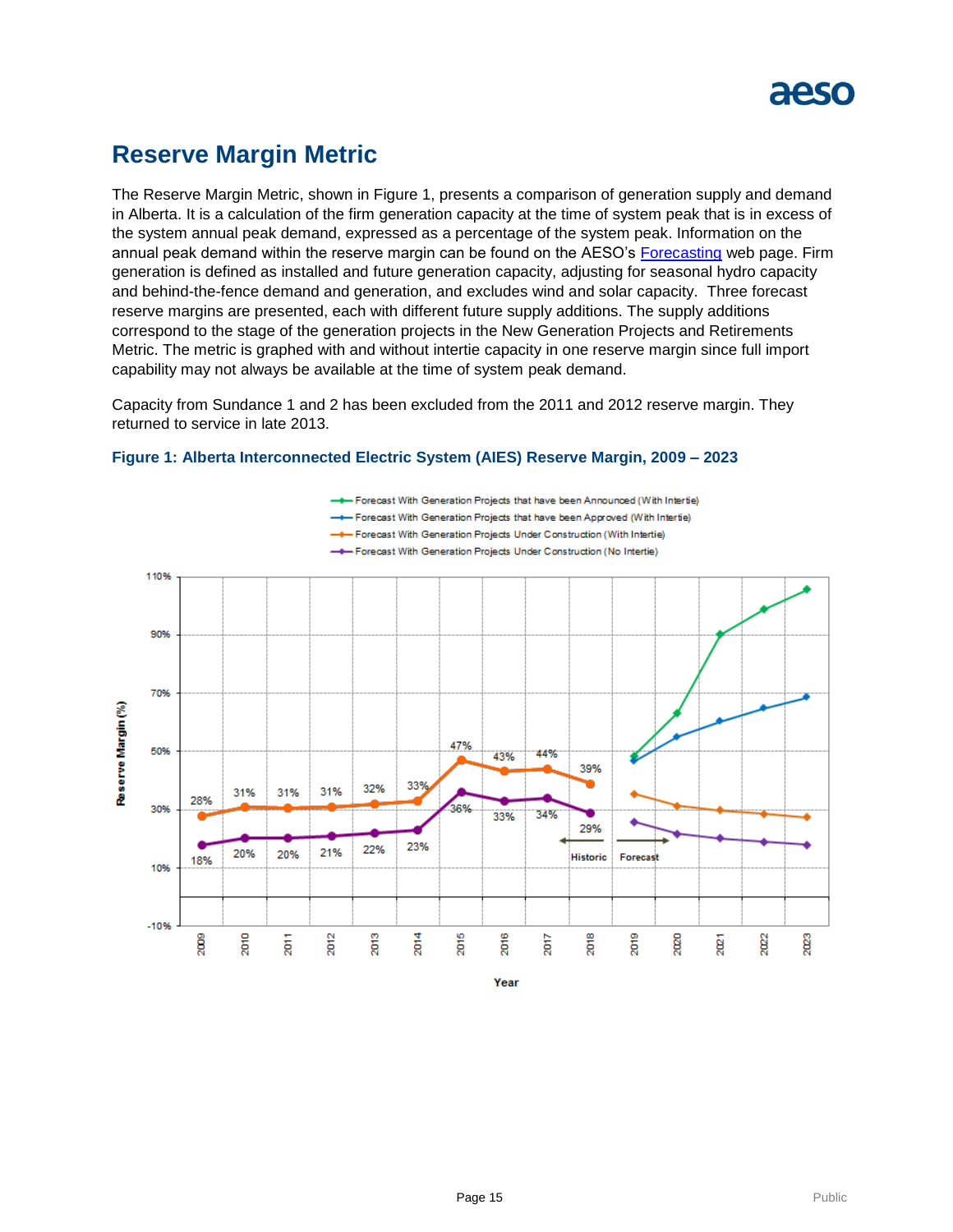

# **Supply Cushion Metric**

The Supply Cushion Metric provides visibility of the Alberta Interconnected Electric System's ability to meet peak demand on a daily basis. The supply cushion is the difference between the daily available firm supply minus daily peak demand. Only existing generation and generation under construction are used within the metric. The supply cushion refines the reserve margin calculation by using daily system peak rather than annual and incorporates planned outages. Figure 2 presents the estimated daily supply cushion for the next two years. Figure 3 presents daily peak demand and firm supply by fuel type, as well as interties, wind and solar which are not included in the supply cushion calculation due to the intermittent or uncertain nature of the supply. When the supply cushion is negative in Figure 2, there is an increased level of reliance on interties and wind, as indicated in Figure 3.

### **Figure 2: Alberta Interconnected Electric System (AIES) Daily Supply Cushion,**



#### **Feb 1, 2019 to Jan 31, 2021**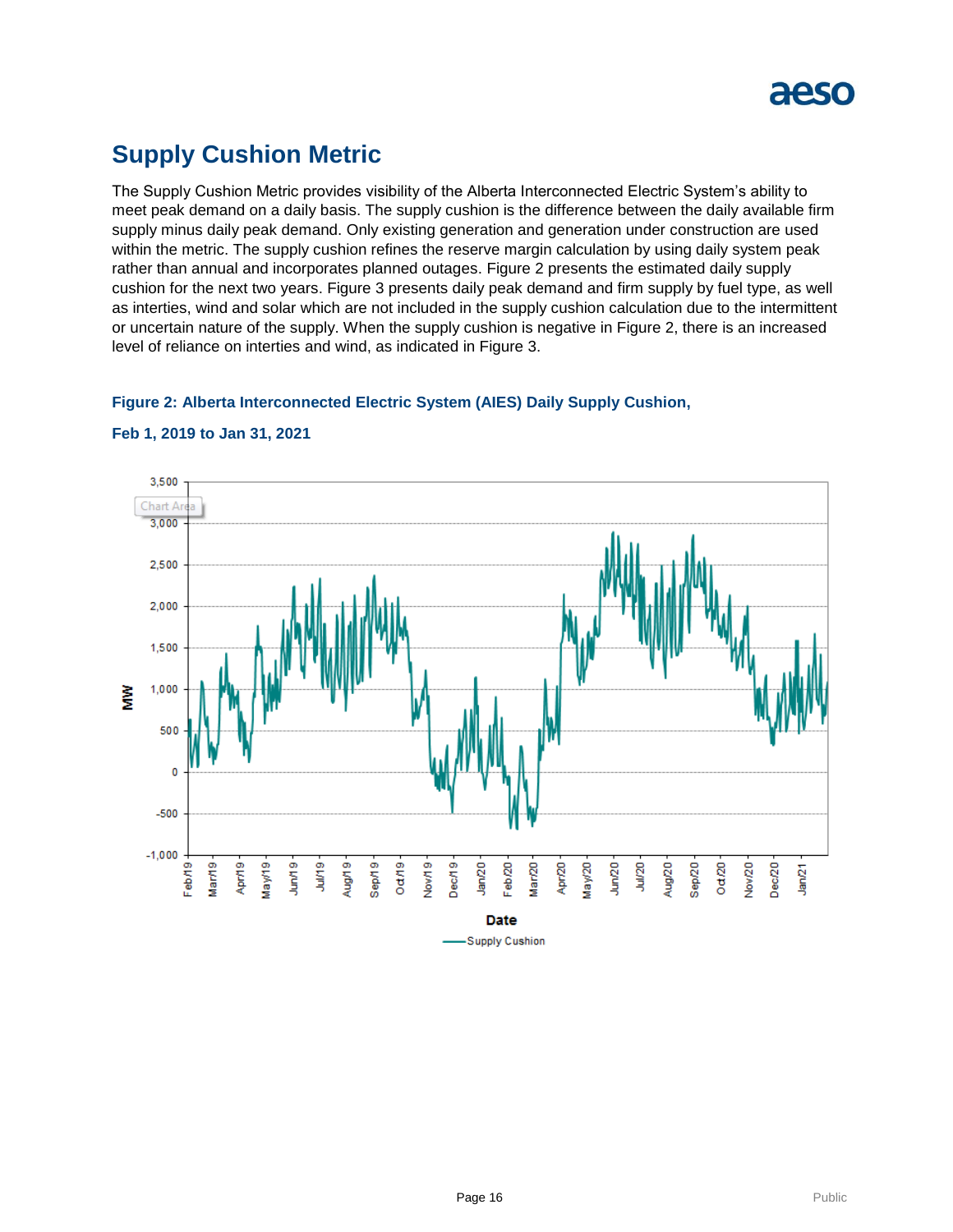# aeso



**Figure 3: Alberta Interconnected Electric System (AIES) Daily Peak Demand and Available Supply, Feb 1, 2019 to Jan 31, 2021**

Outage information as of Jan 28th, 2019